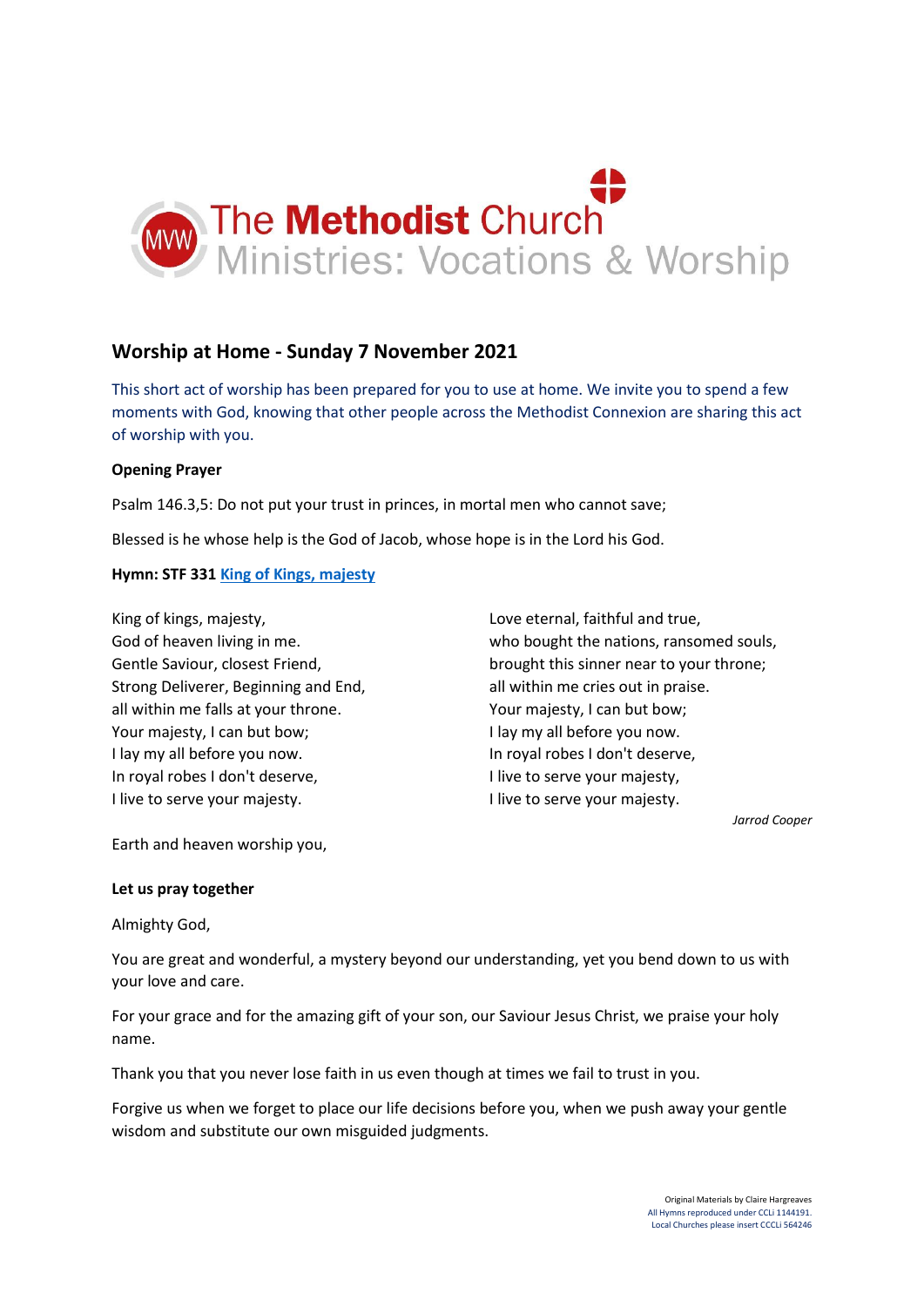Forgive us when we listen to others instead of you and fail to open our hearts to your loving guidance.

When we bring our honest regrets to God and seek his forgiveness, we are blessed with God's gracious word of mercy and pardon that breathes new life into us, through the power of the Holy Spirit. Amen.

# **Today's Gospel Reading:** [Mark 12.38-44](https://www.biblegateway.com/passage/?search=Mark+12.38-44+&version=NIV)

# **Time to Reflect**

Jesus accused the religious leaders of his time of exploiting their position in society for personal gain. He warned the people not to be taken in by their outward show and their patronising demeanour; their attitude of entitlement and demands for the most important seats in the synagogue and the places of honour at banquets. This was all a front, said Jesus; the long pious prayers a sham that hid avarice and pride. The poor, including vulnerable widows who gave generously to the leaders out of respect, were in reality being cheated.

The hypocrisy of the religious leaders is contrasted with the genuine sacrifice of the widow who, despite her dire poverty, gave everything she had in the service of God.

Through this teaching, Jesus asks us to examine our own Christian lives and patterns of giving. Do we go to church to worship God or because we are regarded as "pillars of the congregation" and wish to preserve that status? Are we holding back some of our resources from God for our own benefit instead of wholeheartedly giving our lives, talents and all that we have to his service?

Take a time to sit quietly

# **A time of prayer**

We pray for the church, for the world and for ourselves.

Lord, we pray for a strengthening of integrity, wisdom and faith for all Christian leaders; for resilience and courage for Christians who are persecuted, and for the fresh inspiration of the Holy Spirit to be poured out on all believers so that through their witness all the world will come to know the saving love of Jesus Christ.

Hear our prayers for national leaders, politicians and community leaders and all those who have any power or influence over the lives of others. May they act with compassion, justice and honesty, always putting the needs of the most vulnerable first.

Where there is conflict or war, we pray for the Holy Spirit to turn hard hearts towards peace and dialogue instead of violence. Hear our prayers for hope and restoration for the people of Afghanistan, Yemen, Lebanon and other areas around the world where there is economic breakdown, food poverty and lack of education provision.

We pray for comfort and courage for all who suffer injury, loss and hardship, for those who are displaced from their homes, and for those who are so desperate they risk their lives on dangerous journeys to reach safety. May God protect and guide them. We give thanks for aid workers who struggle in difficult situations to bring food, shelter and medicines to those in most need.

We ask for the healing touch of Jesus on the lives of people who are ill, in pain, anxious or trapped in addiction. We name in our hearts those known to us and to Jesus who are in need of our prayers and